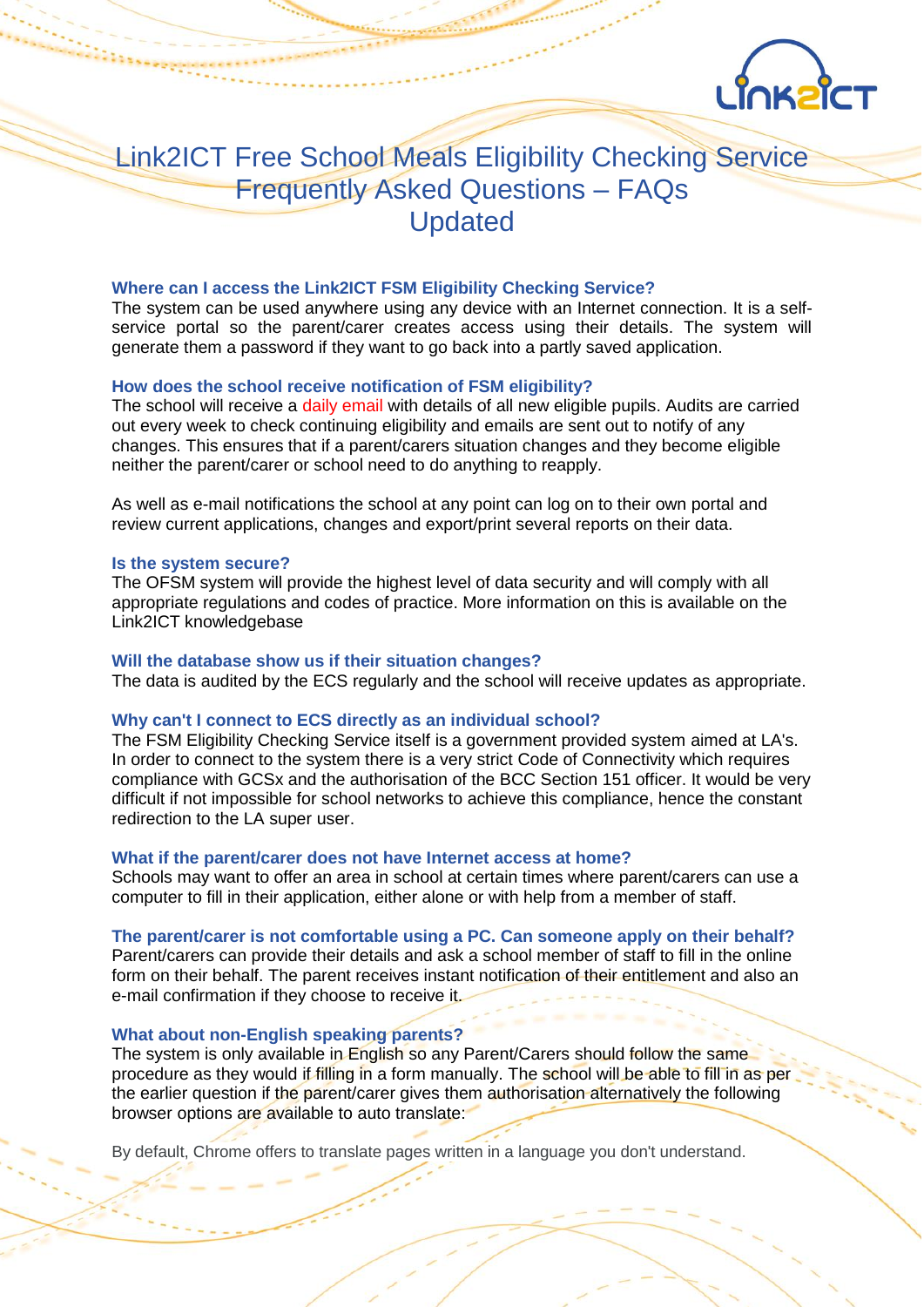

You can control whether Chrome will offer to translate webpages.

- 1. On your computer, open Chrome.
- 2. At the top right, click More  $\frac{1}{2}$  Settings.
- 3. At the bottom, click Advanced.
- 4. Under "Languages," click Language.
- 5. Check or uncheck "Offer to translate pages that aren't in a language you read."

# **We are about to migrate to a new MIS will this have an effect?**

The system works independently of whichever MIS the school uses. It is the schools responsibility to make sure that FSM information is kept up to date in their MIS. The Link2ICT FSM Eligibility Checking Service gives the school an accurate, up to date record to be able to make this task as simple as possible.

**System shows as not found but parents' paperwork shows they are eligible?** Firstly there is a lag on the Home Office database that can result in it being up to 2 weeks out of date. To accommodate this ALL Not Found applications are rechecked daily for 30 days. Only after this time will the application be flagged as Not Found (ECS) and even then will be subject to the weekly audit.

There is another scenario that the FSM team in DfE dispute but that other LAs have found. This is where contribution based' jobseekers or ESA are being claimed then this will take precedent on the results showing a not found even though the claimant is eligible under child tax credits.

If you are sure that the claim is legitimate it can be changed to Eligible (School) through the application data screen. However be aware that it may be changed back as a result of audit.

# **3 Year or 1 Year Commitment?**

In light of the recent government announcements around FSM's for infant children, the uncertainty around the process ongoing and feedback from groups like this Link2ICT will now be changing the commitment for this service to 12 months from Sept each year and prorata for any part year. We are not aware that there will be changes in the link between PP and FSM so it is anticipated that schools will still want new intake parents to apply for eligibility even if they will be getting a meal by default. It may be that the service is rebranded in the future but we just don't know any more at present.

# **Do schools still have to check eligibility of parents/carers?**

The Link2ICT service removes the need for schools to do any evidential checking for eligibility - parents and carers do this directly online. The information is personal details and NI number. The submitted information is then stored securely and rechecked on a regular basis. Changes in circumstances then trigger funding or remove the meal entitlement. This element of the service is a key differentiator - information is submitted only once and takes no more than a couple of minutes from any device (phone, pad, PC, Laptop).

**What if the parent/carer chooses the wrong school when filling in an application?** If the parent/carer informs the school that they should have chosen another school then they can move the application to the correct school as per page 13 of the School Back Office User Guide.